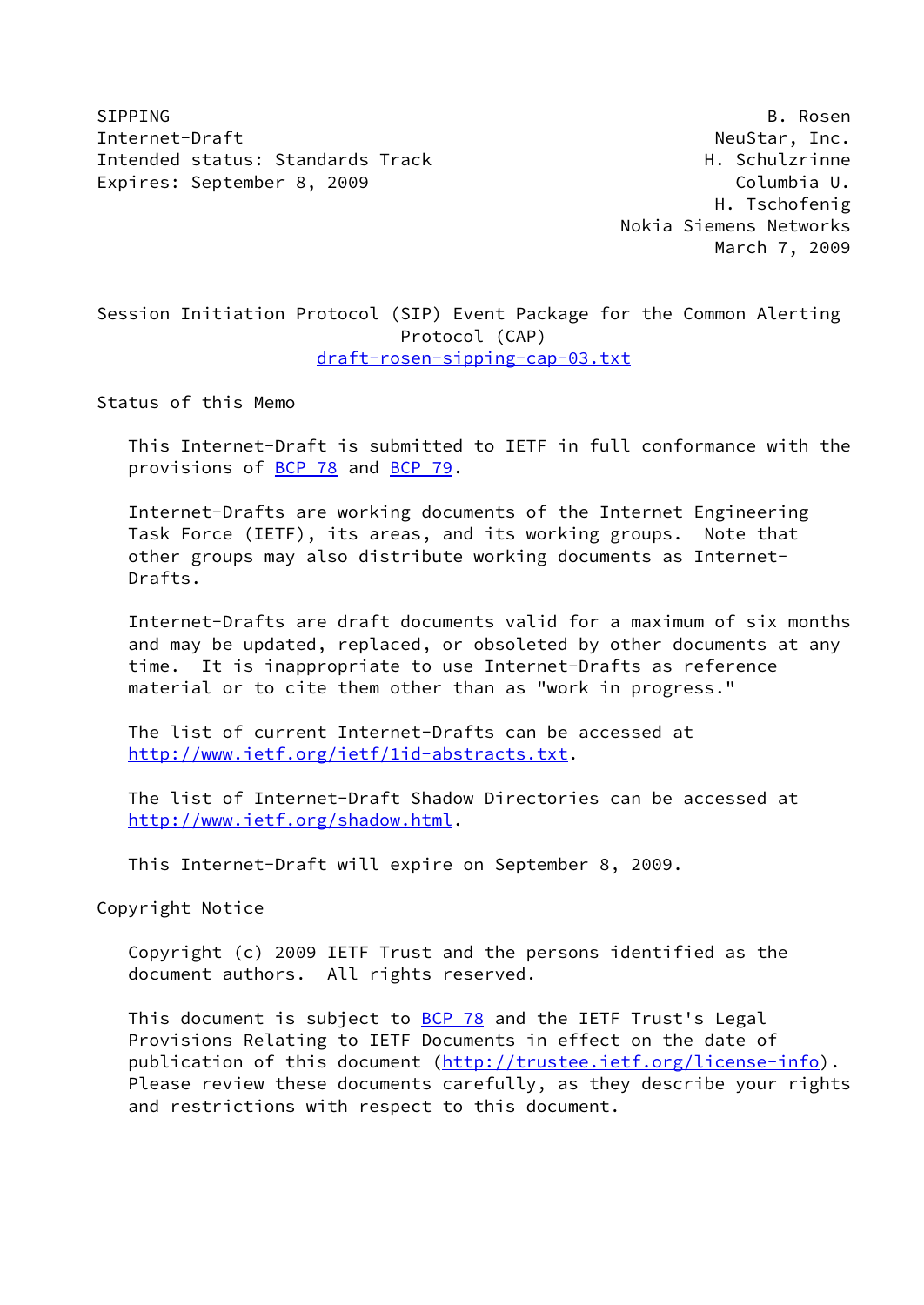# Internet-Draft SIP CAP SIP CAP March 2009

# Abstract

 The Common Alerting Protocol (CAP) is an XML document format for exchanging emergency alerts and public warnings. This document allows CAP documents to be distributed via the event notification mechanism available with the Session Initiation Protocol (SIP).

# Table of Contents

| $\perp$ .      |                                                                                                                                       |
|----------------|---------------------------------------------------------------------------------------------------------------------------------------|
| 2.             |                                                                                                                                       |
| 3.             | The 'common-alerting-protocol' Event Package 3                                                                                        |
| 3.1.           |                                                                                                                                       |
| 3.2.           | Event Package Parameters $\frac{4}{5}$                                                                                                |
| 3.3.           |                                                                                                                                       |
| 3.4.           | $\overline{4}$<br>Subscription Duration                                                                                               |
| 3.5.           |                                                                                                                                       |
| 3.6.           |                                                                                                                                       |
| 3.7.           |                                                                                                                                       |
| 3.8.           | Notifier Processing of SUBSCRIBE Requests 5<br>Notifier Generation of NOTIFY Requests 5<br>Subscriber Processing of NOTIFY Requests 5 |
| 3.9.           | Handling of Forked Requests 6                                                                                                         |
|                | $3.10$ . Rate of Notifications 6                                                                                                      |
|                |                                                                                                                                       |
|                |                                                                                                                                       |
|                | $3.13$ . Use of URIs to Retrieve State 6                                                                                              |
|                |                                                                                                                                       |
|                |                                                                                                                                       |
|                | $3.16$ . Multiple Sources for Event State $\frac{7}{2}$                                                                               |
|                | $3.17$ . Event State Segmentation $\frac{7}{2}$                                                                                       |
|                |                                                                                                                                       |
|                |                                                                                                                                       |
| 5.             |                                                                                                                                       |
| 5.1.           | Man-in-the-Middle Attacks 9                                                                                                           |
|                |                                                                                                                                       |
|                |                                                                                                                                       |
| 5.4.           | Unauthorized Distribution 10                                                                                                          |
|                |                                                                                                                                       |
| 6.1.           | Registration of the 'common-alerting-protocol' Event                                                                                  |
|                | Package                                                                                                                               |
| 6.2.           | Registration of the                                                                                                                   |
|                | 'application/common-alerting-protocol+xml' MIME type 11                                                                               |
| $\mathbf{I}$ . |                                                                                                                                       |
|                |                                                                                                                                       |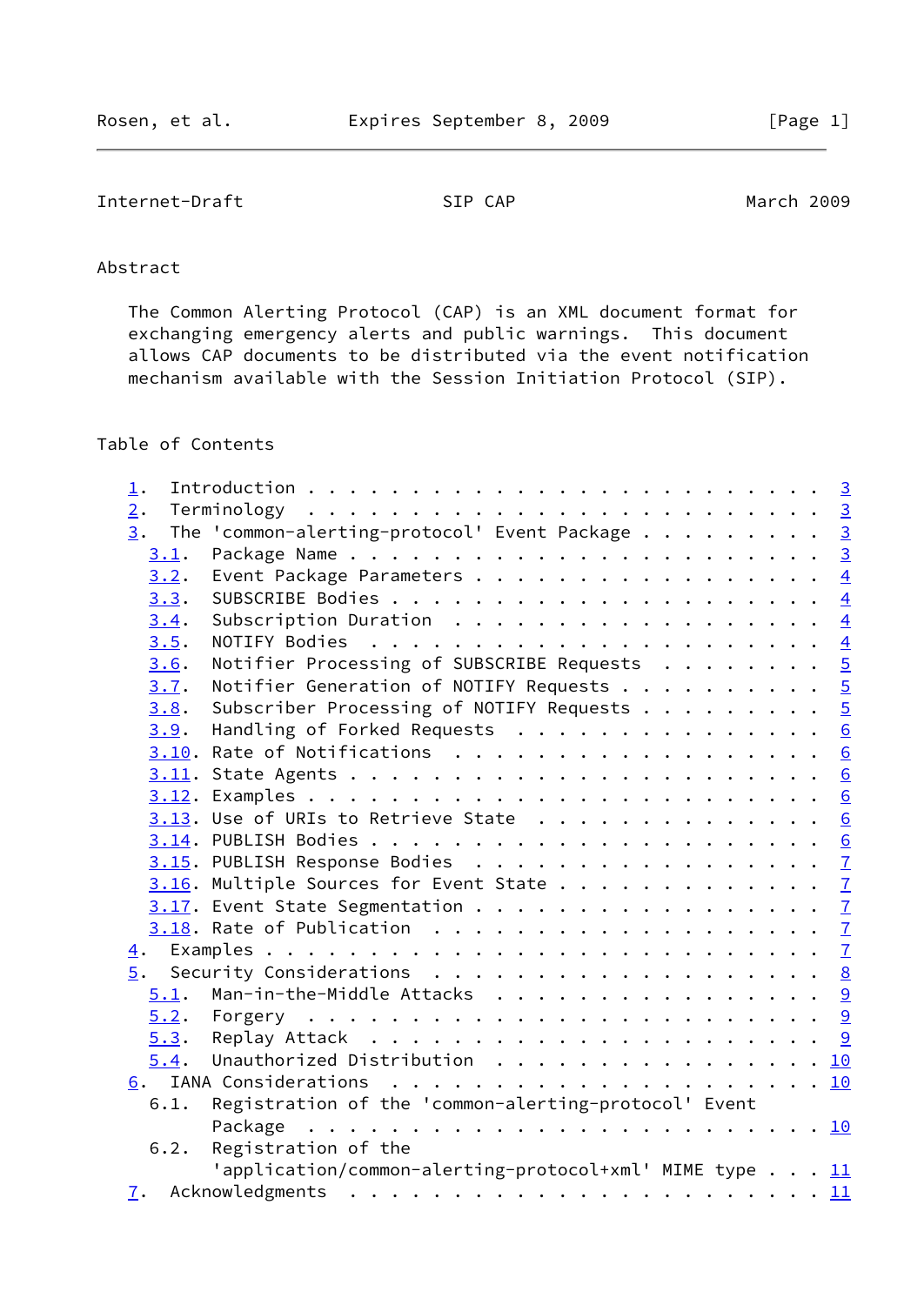| Rosen, et al. | Expires September 8, 2009 |  | [Page 2] |  |
|---------------|---------------------------|--|----------|--|
|               |                           |  |          |  |

<span id="page-2-1"></span>Internet-Draft SIP CAP March 2009

## <span id="page-2-0"></span>[1](#page-2-0). Introduction

The Common Alerting Protocol (CAP) [[cap\]](#page-12-3) is an XML document format for exchanging emergency alerts and public warnings. This document allows CAP documents to be distributed via the event notification mechanism available with the Session Initiation Protocol (SIP).

 Additionally, a MIME object is registered to allow CAP documents to be exchanged in other SIP documents.

## <span id="page-2-2"></span>[2](#page-2-2). Terminology

 The key words "MUST", "MUST NOT", "REQUIRED", "SHALL", "SHALL NOT", "SHOULD", "SHOULD NOT", "RECOMMENDED", "MAY", and "OPTIONAL" in this document are to be interpreted as described in [RFC 2119 \[RFC2119](https://datatracker.ietf.org/doc/pdf/rfc2119)].

<span id="page-2-3"></span>[3](#page-2-3). The 'common-alerting-protocol' Event Package

[RFC 3265](https://datatracker.ietf.org/doc/pdf/rfc3265) [\[RFC3265](https://datatracker.ietf.org/doc/pdf/rfc3265)] defines a SIP extension for subscribing to remote nodes and receiving notifications of changes (events) in their states. It leaves the definition of many aspects of these events to concrete extensions, known as event packages. This document defines such an event package. This section fills in the information required for all event packages by [RFC 3265.](https://datatracker.ietf.org/doc/pdf/rfc3265)

 Additionally, [RFC 3903](https://datatracker.ietf.org/doc/pdf/rfc3903) [\[RFC3903](https://datatracker.ietf.org/doc/pdf/rfc3903)] defines an extension that allows SIP User Agents to publish event state. According to [RFC 3903](https://datatracker.ietf.org/doc/pdf/rfc3903), any event package intended to be used in conjunction with the SIP PUBLISH method has to include a considerations section. This section also fills the information for all event packages to be used with PUBLISH requests.

 This document defines a new "common-alerting-protocol" event package. Event Publication Agents (EPA) use PUBLISH requests to inform an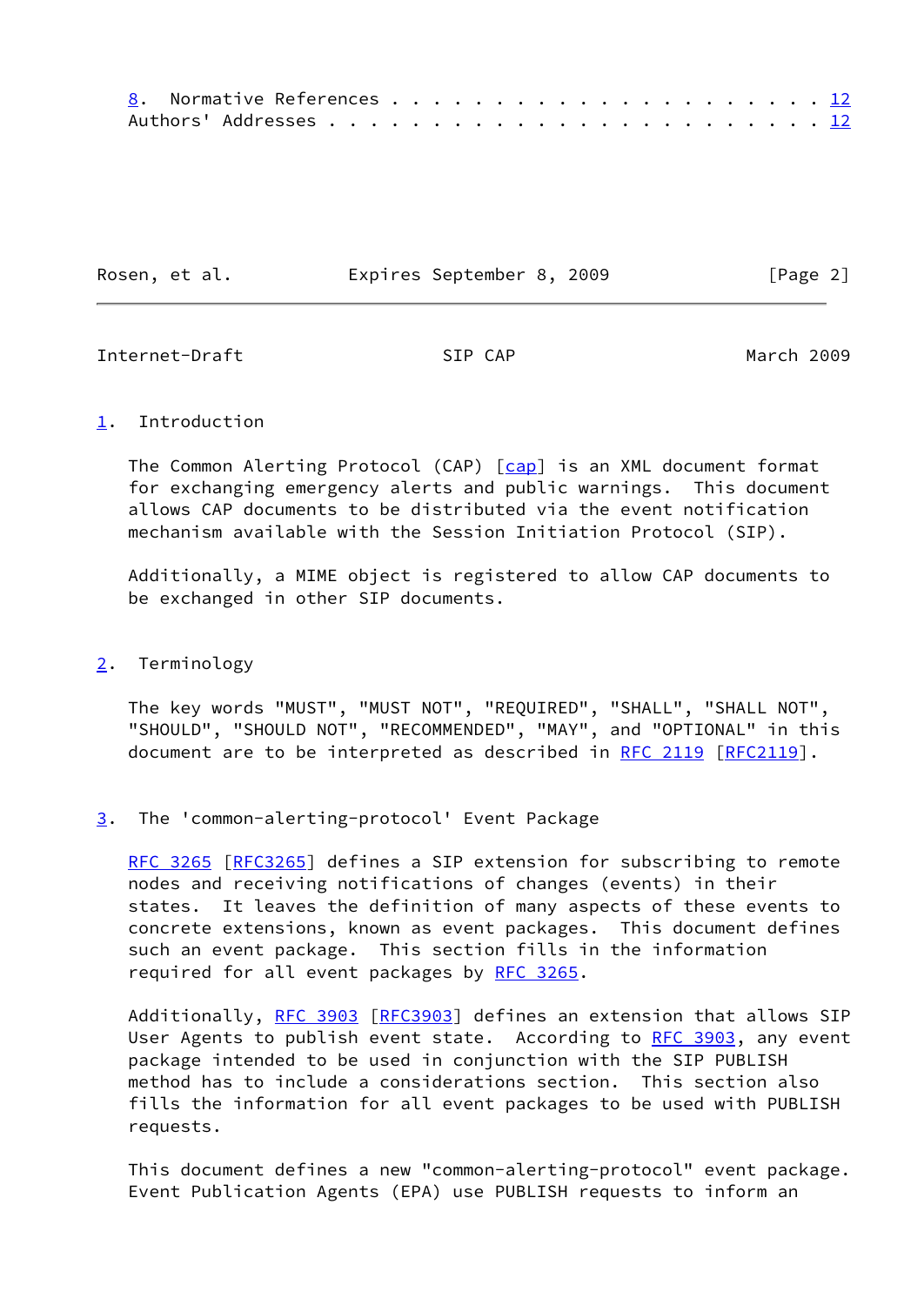Event State Compositor (ESC) of changes in the common-alerting protocol event package. Acting as a notifier, the ESC notifies subscribers about emergency alerts and public warnings.

### <span id="page-3-0"></span>[3.1](#page-3-0). Package Name

 The name of this package is "common-alerting-protocol". As specified in [RFC 3265 \[RFC3265](https://datatracker.ietf.org/doc/pdf/rfc3265)], this value appears in the Event header field present in SUBSCRIBE and NOTIFY requests. As specified in [RFC 3903](https://datatracker.ietf.org/doc/pdf/rfc3903) [\[RFC3903](https://datatracker.ietf.org/doc/pdf/rfc3903)], this value also appears in the Event header field present in PUBLISH requests.

| Rosen, et al. | Expires September 8, 2009 |  | [Page 3] |
|---------------|---------------------------|--|----------|
|---------------|---------------------------|--|----------|

<span id="page-3-2"></span>Internet-Draft SIP CAP March 2009

## <span id="page-3-1"></span>[3.2](#page-3-1). Event Package Parameters

[RFC 3265](https://datatracker.ietf.org/doc/pdf/rfc3265) [\[RFC3265](https://datatracker.ietf.org/doc/pdf/rfc3265)] allows event packages to define additional parameters carried in the Event header field. This event package, "common-alerting-protocol", does not define additional parameters.

## <span id="page-3-3"></span>[3.3](#page-3-3). SUBSCRIBE Bodies

[RFC 3265](https://datatracker.ietf.org/doc/pdf/rfc3265) [\[RFC3265](https://datatracker.ietf.org/doc/pdf/rfc3265)] allows a SUBSCRIBE request to contain a body. This document allows the body to contain civic and geodetic location information to be carried. The 2D location shapes listed in [\[I-D.ietf-geopriv-pdif-lo-profile](#page-12-4)], e.g., <Point> <Polygon>, <Circle>, <Ellipse>, <ArcBand>, and a <civicAddress> element, defined in  $[REC5139]$ , in the body of the message. The recipient of the SUBSCRIBE message SHOULD use this information to restrict the warning messages that are being delivered. [Editor's note: Information about the type of alerts that shall be received may need to be indicated as well.]

# <span id="page-3-4"></span>[3.4](#page-3-4). Subscription Duration

 The default expiration time for subscriptions within this package is 3600 seconds. As per [RFC 3265](https://datatracker.ietf.org/doc/pdf/rfc3265) [\[RFC3265](https://datatracker.ietf.org/doc/pdf/rfc3265)], the subscriber MAY specify an alternate expiration in the Expires header field.

<span id="page-3-5"></span>[3.5](#page-3-5). NOTIFY Bodies

As described in [RFC 3265](https://datatracker.ietf.org/doc/pdf/rfc3265) [\[RFC3265](https://datatracker.ietf.org/doc/pdf/rfc3265)], the NOTIFY message will contain bodies describing the state of the subscribed resource. This body is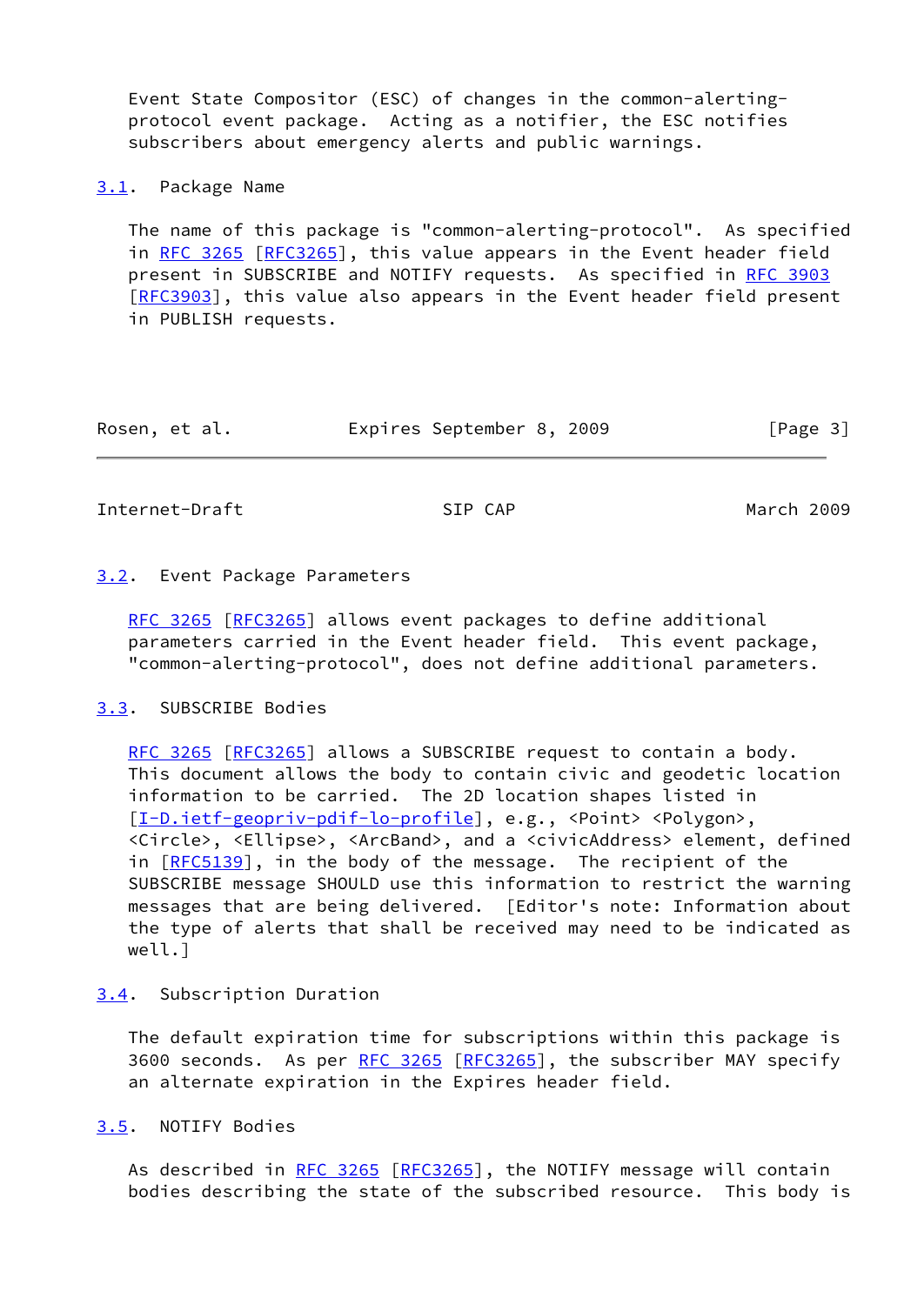in a format listed in the Accept header field of the SUBSCRIBE request, or a package-specific default format if the Accept header field was omitted from the SUBSCRIBE request.

 In this event package, the body of the notification contains a Common Alerting Protocol (CAP) document, i.e., an XML document. The format of the XML documents used by CAP are described in [[cap](#page-12-3)].

 For an initial notify, unlike for other event packages, there is no current initial state, unless there's a pending alert. Hence, returning a NOTIFY with a non-empty body only makes sense if there are indeed active alerts.

 All subscribers and notifiers of the "common-alerting-protocol" event package MUST support the "application/common-alerting-protocol+xml" data format. The SUBSCRIBE request MAY contain an Accept header field. If no such header field is present, it has a default value of "application/common-alerting-protocol+xml" (assuming that the Event header field contains a value of "common-alerting-protocol"). If the

| Rosen, et al. | Expires September 8, 2009 |  | [Page 4] |
|---------------|---------------------------|--|----------|
|---------------|---------------------------|--|----------|

<span id="page-4-1"></span>Internet-Draft SIP CAP March 2009

 Accept header field is present, it MUST include "application/ common-alerting-protocol+xml".

<span id="page-4-0"></span>[3.6](#page-4-0). Notifier Processing of SUBSCRIBE Requests

 The contents of a CAP document contains public information. Hence, providing CAP documents may not require authorization by subscribers.

<span id="page-4-2"></span>[3.7](#page-4-2). Notifier Generation of NOTIFY Requests

[RFC 3265](https://datatracker.ietf.org/doc/pdf/rfc3265) [\[RFC3265](https://datatracker.ietf.org/doc/pdf/rfc3265)] details the formatting and structure of NOTIFY messages. However, packages are mandated to provide detailed information on when to send a NOTIFY, how to compute the state of the resource, how to generate neutral or fake state information, and whether state information is complete or partial. This section describes those details for the common-alerting-protocol event package.

 A notifier MAY send a NOTIFY at any time. Typically, it will send one when an alert or early warning message is available. The NOTIFY request contains a body containing one or multiple CAP document(s). The times at which the NOTIFY is sent for a particular subscriber,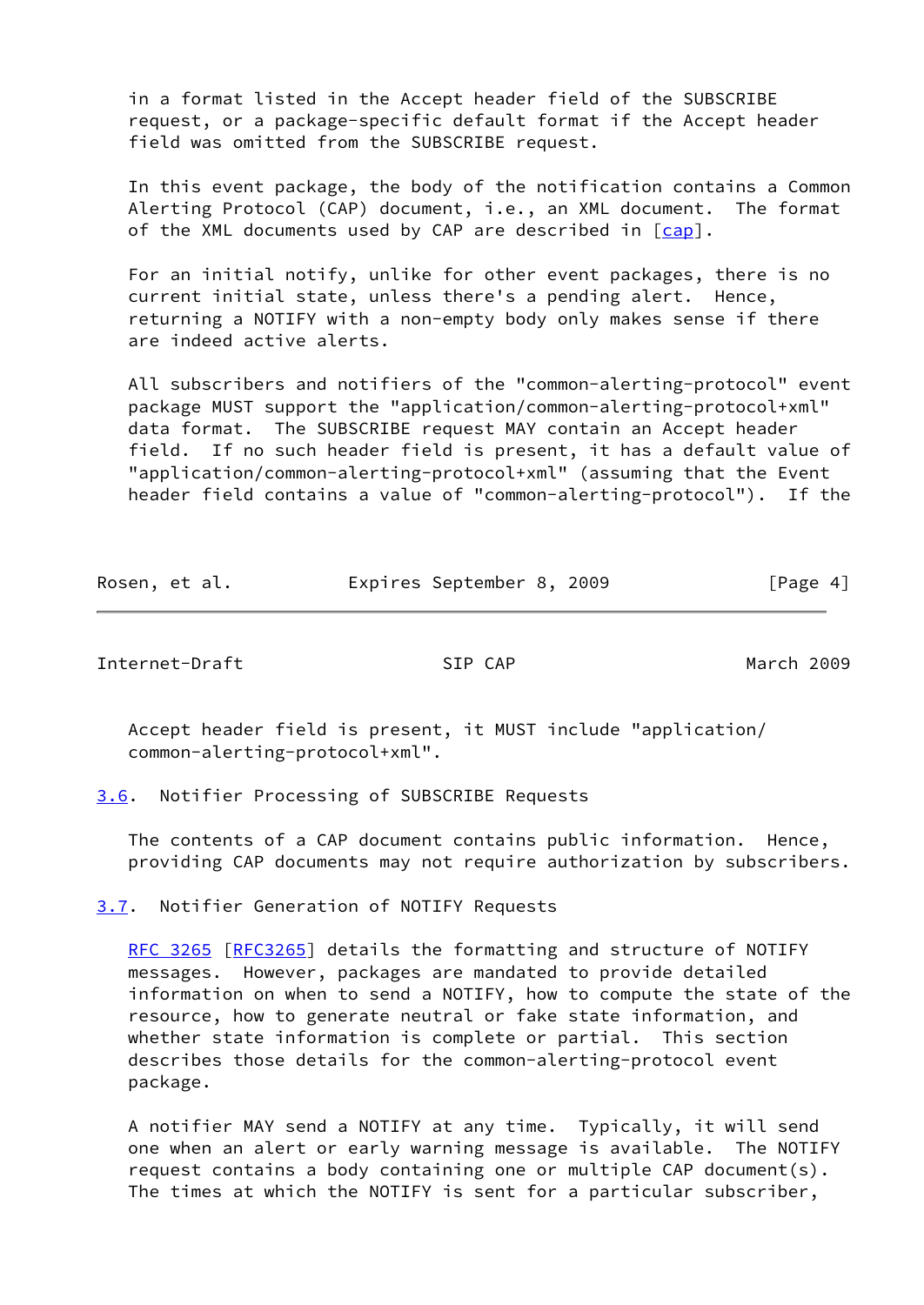and the contents of the body within that notification, are subject to any rules specified by the authorization policy that governs the subscription.

 In the case of a pending subscription, when final authorization is determined, a NOTIFY can be sent. If the result of the authorization decision was success, a NOTIFY SHOULD be sent and SHOULD contain a complete CAP document. If the subscription is rejected, a NOTIFY MAY be sent. As described in [RFC 3265](https://datatracker.ietf.org/doc/pdf/rfc3265) [[RFC3265\]](https://datatracker.ietf.org/doc/pdf/rfc3265), the Subscription-State header field indicates the state of the subscription.

 The body of the NOTIFY MUST be sent using one of the types listed in the Accept header field in the most recent SUBSCRIBE request, or using the type "application/common-alerting-protocol+xml" if no Accept header field was present.

 Notifiers will typically act as Event State Compositors (ESC) and thus will learn the 'common-alerting-protocol' event state via PUBLISH requests sent from authorized Event Publication Agents (EPAs).

<span id="page-5-0"></span>[3.8](#page-5-0). Subscriber Processing of NOTIFY Requests

[RFC 3265](https://datatracker.ietf.org/doc/pdf/rfc3265) [\[RFC3265](https://datatracker.ietf.org/doc/pdf/rfc3265)] leaves it to event packages to describe the process followed by the subscriber upon receipt of a NOTIFY request, including any logic required to form a coherent resource state.

| Rosen, et al. |  |  |  | Expires September 8, 2009 |  |  | [Page 5] |  |
|---------------|--|--|--|---------------------------|--|--|----------|--|
|---------------|--|--|--|---------------------------|--|--|----------|--|

<span id="page-5-2"></span>Internet-Draft SIP CAP March 2009

<span id="page-5-1"></span>[3.9](#page-5-1). Handling of Forked Requests

[RFC 3265](https://datatracker.ietf.org/doc/pdf/rfc3265) [\[RFC3265](https://datatracker.ietf.org/doc/pdf/rfc3265)] requires each package to describe handling of forked SUBSCRIBE requests.

 This specification only allows a single dialog to be constructed as a result of emitting an initial SUBSCRIBE request.

<span id="page-5-3"></span>[3.10](#page-5-3). Rate of Notifications

[RFC 3265](https://datatracker.ietf.org/doc/pdf/rfc3265) [\[RFC3265](https://datatracker.ietf.org/doc/pdf/rfc3265)] requires each package to specify the maximum rate at which notifications can be sent.

 Notifiers SHOULD NOT generate notifications for a single user at a rate of more than once every five seconds.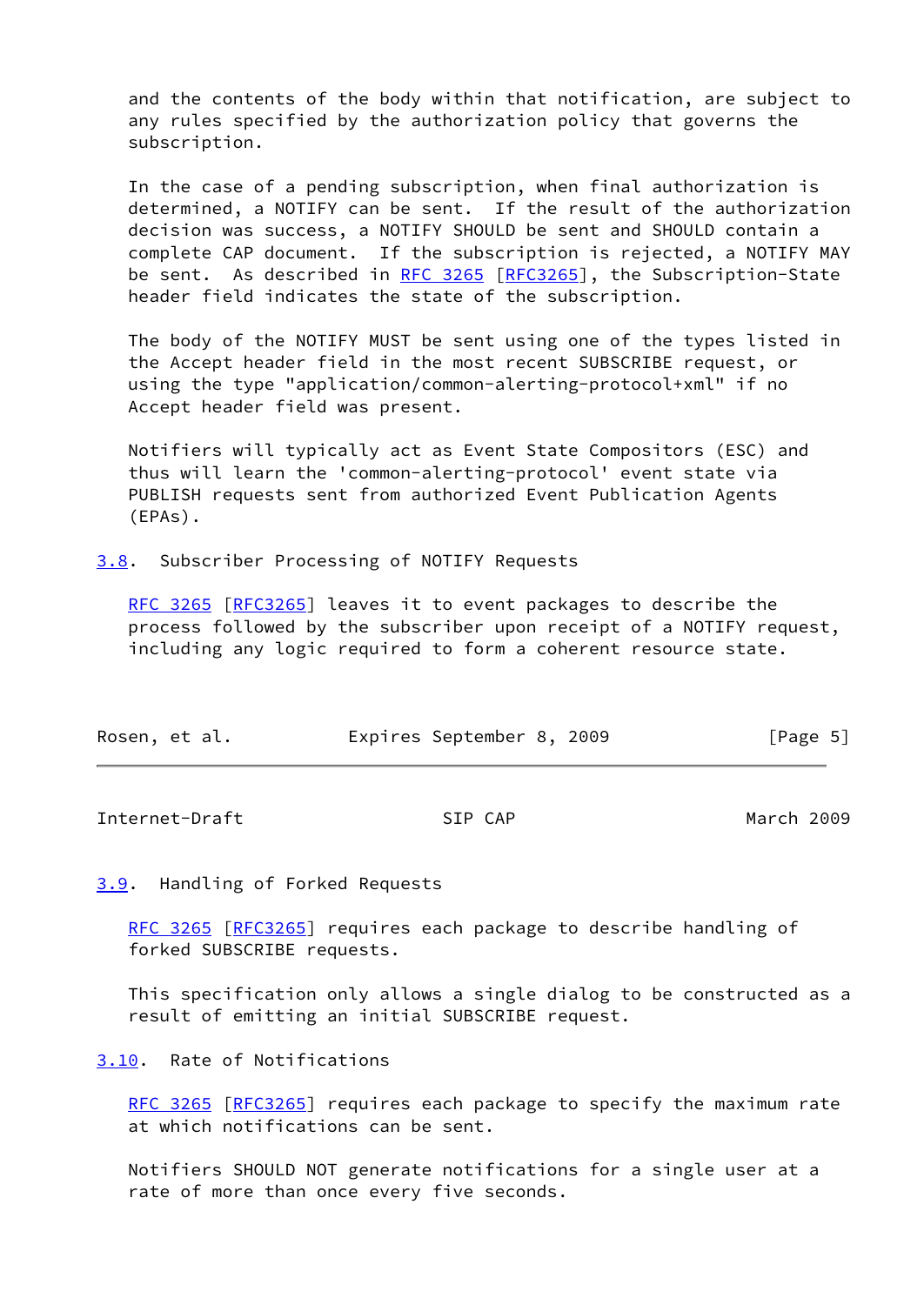#### <span id="page-6-0"></span>[3.11](#page-6-0). State Agents

[RFC 3265](https://datatracker.ietf.org/doc/pdf/rfc3265) [\[RFC3265](https://datatracker.ietf.org/doc/pdf/rfc3265)] requires each package to consider the role of state agents in the package and, if they are used, to specify how authentication and authorization are done. This specification allows state agents to be located in the network.

<span id="page-6-1"></span>[3.12](#page-6-1). Examples

An example is provided in **Section 4.** 

<span id="page-6-2"></span>[3.13](#page-6-2). Use of URIs to Retrieve State

 [RFC 3265](https://datatracker.ietf.org/doc/pdf/rfc3265) [\[RFC3265](https://datatracker.ietf.org/doc/pdf/rfc3265)] allows packages to use URIs to retrieve large state documents.

 CAP documents are fairly small. This event package does not provide a mechanism to use URIs to retrieve large state documents.

<span id="page-6-3"></span>[3.14](#page-6-3). PUBLISH Bodies

[RFC 3903](https://datatracker.ietf.org/doc/pdf/rfc3903) [\[RFC3903](https://datatracker.ietf.org/doc/pdf/rfc3903)] requires event packages to define the content types expected in PUBLISH requests.

 In this event package, the body of a PUBLISH request may contain a CAP document. A CAP document describes an emergency alert or an early warning event.

 All EPAs and ESCs MUST support the "application/ common-alerting-protocol+xml" data format and MAY support other formats.

| Rosen, et al. |  |  | Expires September 8, 2009 |  |  | [Page 6] |  |
|---------------|--|--|---------------------------|--|--|----------|--|
|---------------|--|--|---------------------------|--|--|----------|--|

<span id="page-6-5"></span>Internet-Draft SIP CAP March 2009

 Note that this document does not mandate how CAP documents are made available to the Public Warning System, for example by authorities or similar organizations. The PUBLISH mechanism is one way.

<span id="page-6-4"></span>[3.15](#page-6-4). PUBLISH Response Bodies

 This specification assumes that a PUBLISH also conveys a CAP document that is later sent further on to watchers.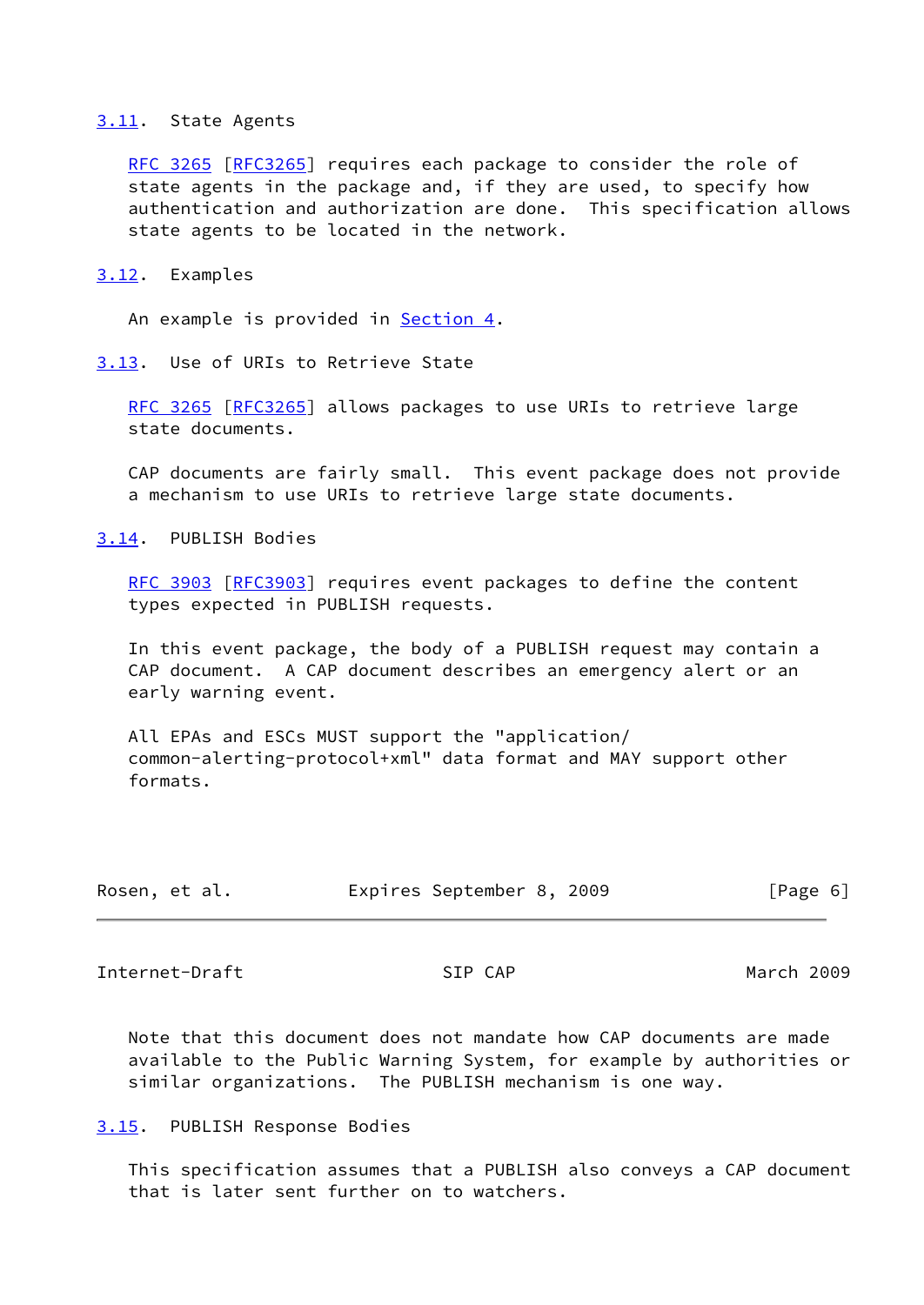#### <span id="page-7-0"></span>[3.16](#page-7-0). Multiple Sources for Event State

[RFC 3903](https://datatracker.ietf.org/doc/pdf/rfc3903) [\[RFC3903](https://datatracker.ietf.org/doc/pdf/rfc3903)] requires event packages to specify whether multiple sources can contribute to the event state view at the ESC.

 This event package allows different EPAs to publish CAP documents for a particular user. The concept of composition is not applicable for this application usage.

#### <span id="page-7-1"></span>[3.17](#page-7-1). Event State Segmentation

[RFC 3903](https://datatracker.ietf.org/doc/pdf/rfc3903) [\[RFC3903](https://datatracker.ietf.org/doc/pdf/rfc3903)] defines segments within a state document. Each segment is defined as one of potentially many identifiable sections in the published event state.

 This event package defines does not differentiate between different segments.

## <span id="page-7-2"></span>[3.18](#page-7-2). Rate of Publication

[RFC 3903](https://datatracker.ietf.org/doc/pdf/rfc3903) [\[RFC3903](https://datatracker.ietf.org/doc/pdf/rfc3903)] allows event packages to define their own rate of publication.

 There are no rate-limiting recommendations for common-alerting protocol publication. Since emergency alerts and early warning events are typically rare there is no periodicity, nor a minimum or maximum rate of publication.

#### <span id="page-7-3"></span>[4](#page-7-3). Examples

Here is an example of a CAP document.

Rosen, et al. **Expires September 8, 2009** [Page 7]

<span id="page-7-4"></span>Internet-Draft SIP CAP March 2009

<?xml version="1.0" encoding="UTF-8"?>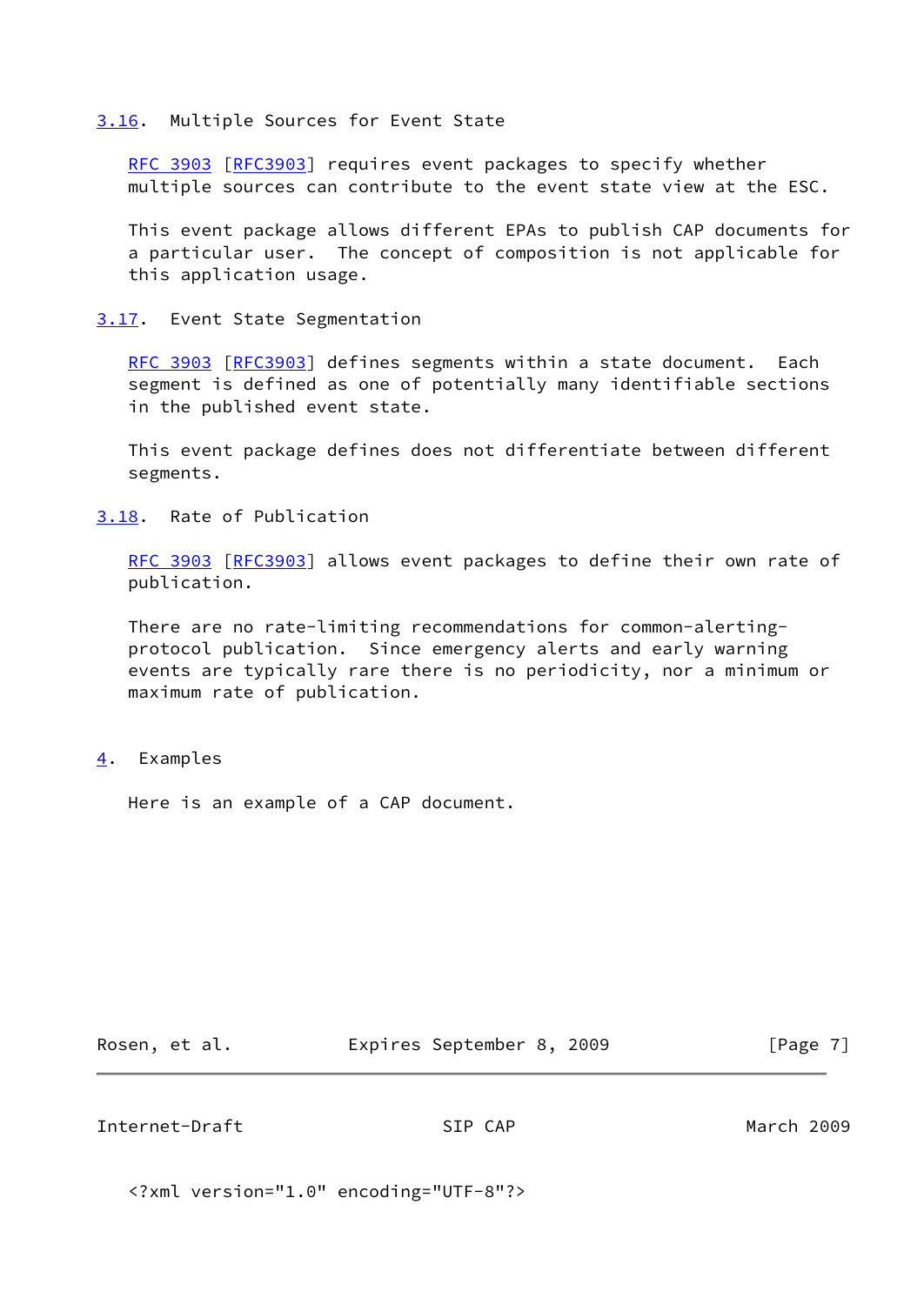```
 <alert xmlns="urn:oasis:names:tc:emergency:cap:1.1">
    <identifier>KSTO1055887203</identifier>
    <sender>KSTO@NWS.NOAA.GOV</sender>
    <sent>2003-06-17T14:57:00-07:00</sent>
   <status>Actual</status>
    <msgType>Alert</msgType>
    <scope>Public</scope>
    <info>
        <category>Met</category>
        <event>SEVERE THUNDERSTORM</event>
        <urgency>Severe</urgency>
        <certainty>Likely</certainty>
       <senderName>NATIONAL WEATHER SERVICE SACRAMENTO</senderName>
        <headline>SEVERE THUNDERSTORM WARNING</headline>
        <description> AT 254 PM PDT...
            NATIONAL WEATHER SERVICE
            DOPPLER RADAR INDICATED A SEVERE
            THUNDERSTORM OVER SOUTH CENTRAL ALPINE COUNTY...
            OR ABOUT 18 MILES SOUTHEAST OF
            KIRKWOOD... MOVING SOUTHWEST AT 5 MPH. HAIL...
            INTENSE RAIN AND STRONG DAMAGING WINDS
            ARE LIKELY WITH THIS STORM </description>
        <instruction> TAKE COVER IN A SUBSTANTIAL SHELTER
           UNTIL THE STORM PASSES </instruction>
        <contact>BARUFFALDI/JUSKIE</contact>
        <area>
            <areaDesc> EXTREME NORTH CENTRAL TUOLUMNE COUNTY
                IN CALIFORNIA, EXTREME NORTHEASTERN
                CALAVERAS COUNTY IN CALIFORNIA, SOUTHWESTERN
               ALPINE COUNTY IN CALIFORNIA </areaDesc>
            <polygon> 38.47,-120.14 38.34,-119.95 38.52,-119.74
                38.62,-119.89 38.47,-120.14 </polygon>
        </area>
    </info>
</alert>
```

```
 Example for a Severe Thunderstorm Warning
```
# <span id="page-8-0"></span>[5](#page-8-0). Security Considerations

 This section discusses security considerations when using SIP to distribute warning messages using CAP.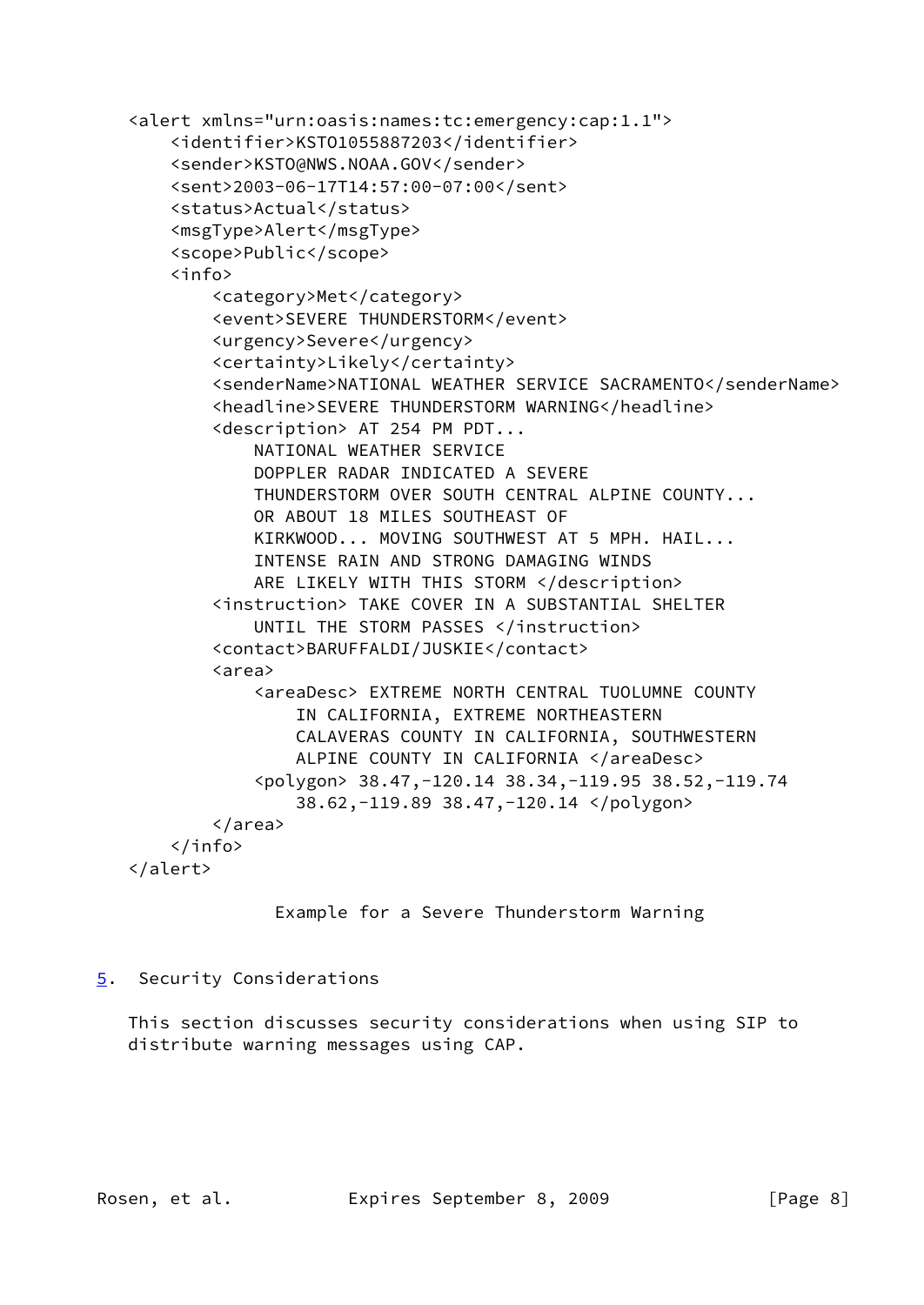### <span id="page-9-1"></span><span id="page-9-0"></span>[5.1](#page-9-0). Man-in-the-Middle Attacks

Threat:

 The attacker could then conceivably attempt to impersonate the subject (the putative caller) to some SIP-based target entity.

Countermeasures:

 Such an attack is implausible for several reasons. The subject's assertion:

- $*$  should be signed, thus causing any alterations to break its integrity and make such alterations detectable.
- $*$  the intended recipients may be listed in the optionally present audience restriction, which is a cleartext field. As such, it would not allow automatic processing but could give the receiving user further hints.
- \* Issuer is represented in the CAP document (in the <sender> element).
- \* validity period for the CAP document may be restricted.

## <span id="page-9-2"></span>[5.2](#page-9-2). Forgery

Threat:

 A malicious user could forge or alter a CAP document in order to convey messages to SIP entities that get immediate attention of users.

Countermeasures:

 To avoid this kind of attack, the entities must assure that proper mechanisms for protecting the CAP documents are employed, e.g., signing the CAP document itself. Section 3.3.2.1 of [\[cap](#page-12-3)] specifies the signing of CAP documents.

<span id="page-9-3"></span>[5.3](#page-9-3). Replay Attack

Threat:

 Theft of CAP documents described in this document and replay of it at a later time.

Countermeasures:

A CAP document contains the mandatory <identifier>, <sender>,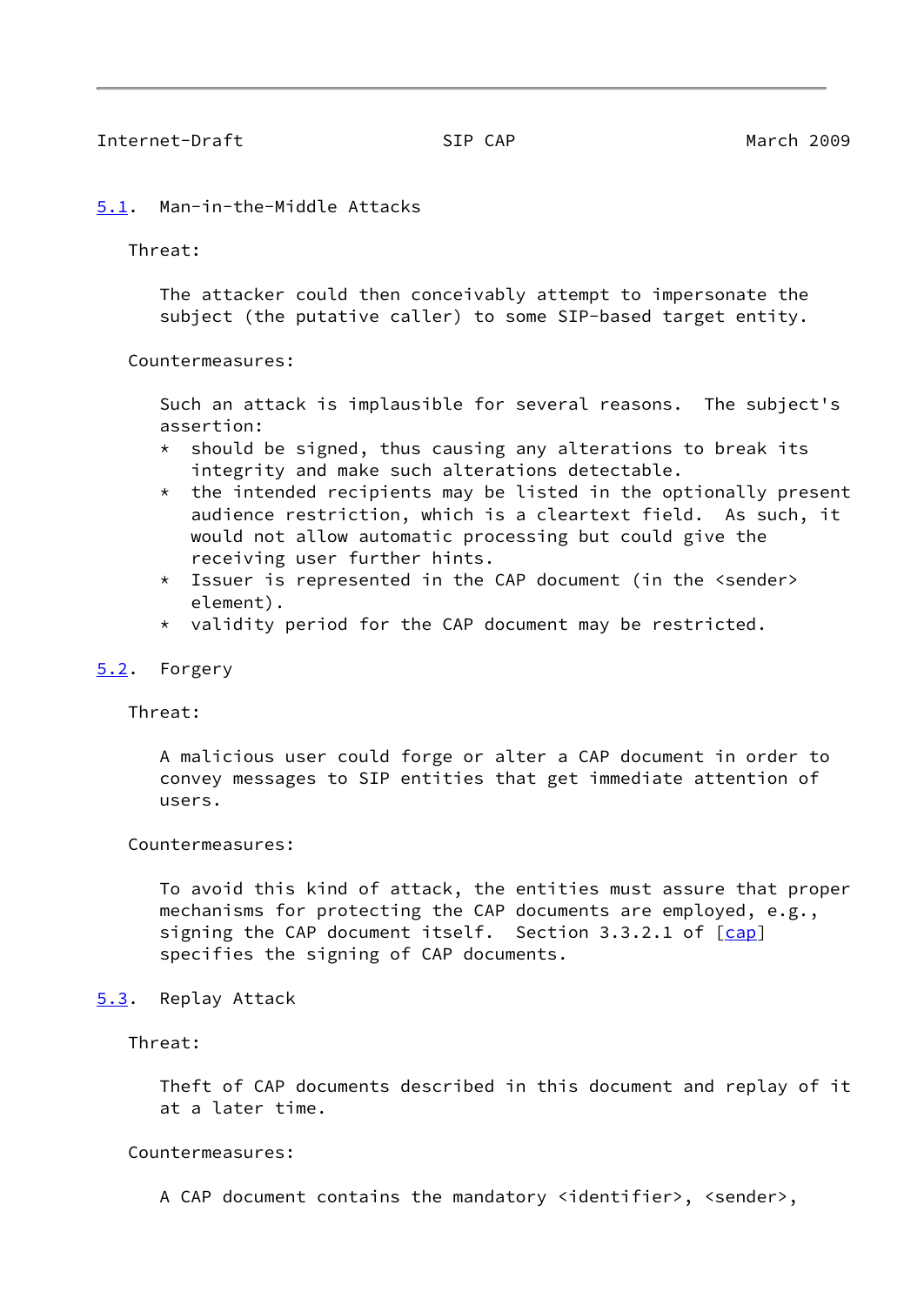<sent> elements and an optional <expire> element. These attributes make the CAP document unique for a specific sender and

Rosen, et al. **Expires September 8, 2009** [Page 9]

<span id="page-10-1"></span>Internet-Draft SIP CAP March 2009

 provide time restrictions. An entity that has received a CAP message already within the indicated timeframe is able to detect a replayed message and, if the content of that message is unchanged, then no additional security vulnerability is created. Nodes that enter the area of a disaster after the initial distribution of warnings have not yet seen the CAP message and, as such, would not be able to distinguish a replay from the initial message being sent around. However, if the threat that lead to the distribution of warning messages is still imminent then there is no reason not to worry about that message. The source distributing the early warning messages is, however, adviced to carefully select a value for the <expires> element and it is RECOMMENDED to set this element.

<span id="page-10-0"></span>[5.4](#page-10-0). Unauthorized Distribution

Threat:

 When an entity receives a CAP message it has to determine whether the entity distributing the CAP messages is genuine to avoid accepting messages that are injected by malicious users with the potential desire to at least get the users immediate attention.

Countermeasures:

 When receiving a CAP document a couple of verification steps must be performed. First, it needs to be ensured that the message was delivered via a trusted entitiy (such as a trusted SIP proxy) and that the communication channel between the User Agent and it's SIP proxy is properly secured to exclude various attacks at the SIP level. Then, the message contains the <sender> that may contain an entity that falls within the white list of the entity receiving the message. Finally, the message is protected by a digital signature and the entity signing the CAP message may again be listed in a white list of the receiving entity and may therefore be trusted. If none of these verification checks lead to a positive indication of a known sender then the CAP document should be treated as suspicious and configuration at the receiving entity may dictate how to process and display CAP documents in such a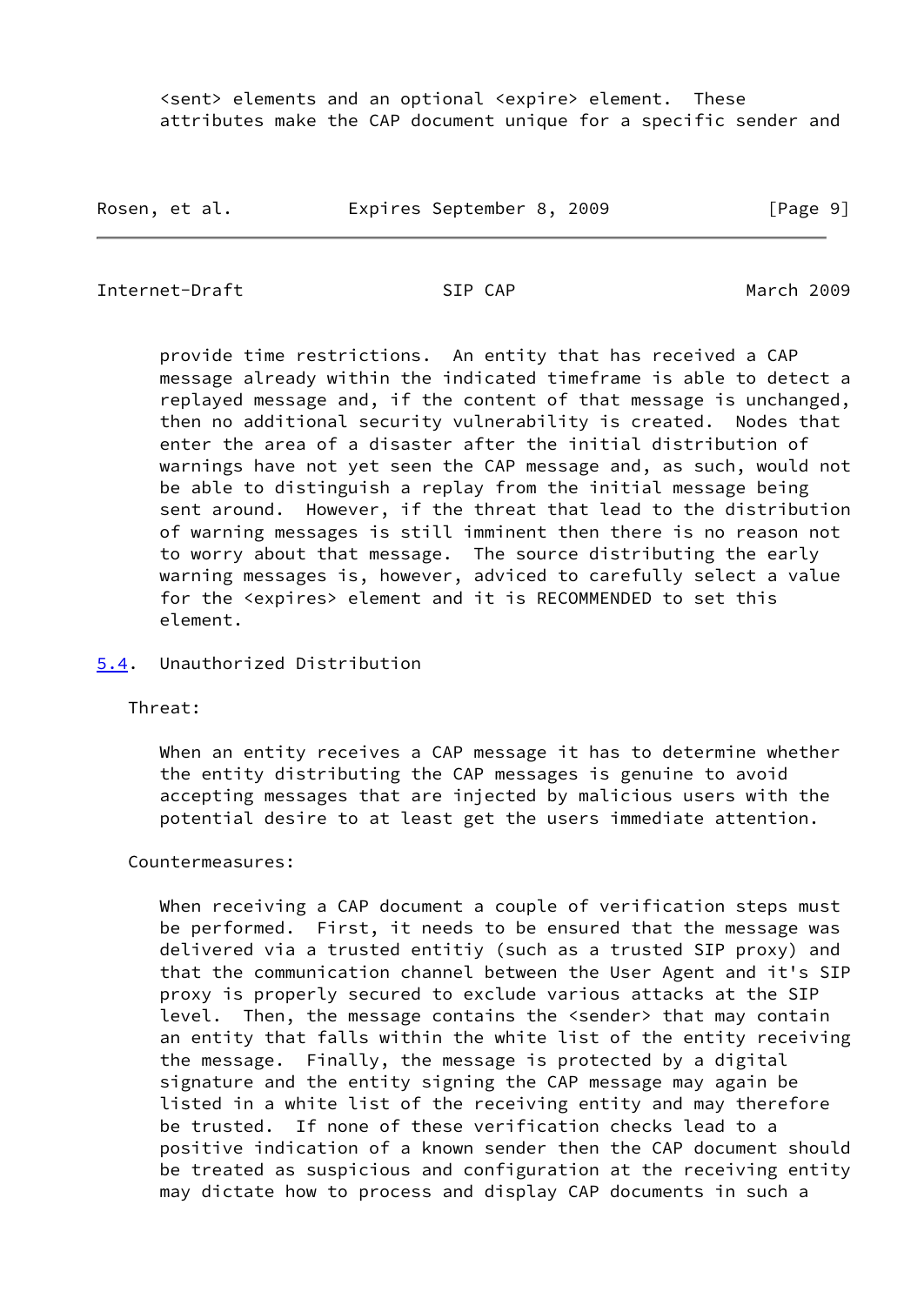case.

<span id="page-11-0"></span>[6](#page-11-0). IANA Considerations

<span id="page-11-2"></span>[6.1](#page-11-2). Registration of the 'common-alerting-protocol' Event Package

 This specification registers an event package, based on the registration procedures defined in [RFC 3265 \[RFC3265](https://datatracker.ietf.org/doc/pdf/rfc3265)]. The following

| Rosen, et al. |  |  |  | Expires September 8, 2009 |  |  | [Page 10] |  |
|---------------|--|--|--|---------------------------|--|--|-----------|--|
|---------------|--|--|--|---------------------------|--|--|-----------|--|

<span id="page-11-1"></span>Internet-Draft SIP CAP March 2009

 is the information required for such a registration: Package Name: common-alerting-protocol Package or Template-Package: This is a package. Published Document: RFC XXX [Replace by the RFC number of this specification]. Person to Contact: Hannes Tschofenig, Hannes.Tschofenig@nsn.com

<span id="page-11-3"></span>[6.2](#page-11-3). Registration of the 'application/common-alerting-protocol+xml' MIME type

To: ietf-types@iana.org

 Subject: Registration of MIME media type application/ common alerting-protocol+xml

MIME media type name: application

MIME subtype name: common-alerting-protocol+xml

Required parameters: (none)

 Optional parameters: charset; Indicates the character encoding of enclosed XML. Default is UTF-8 [[RFC3629\]](https://datatracker.ietf.org/doc/pdf/rfc3629).

 Encoding considerations: Uses XML, which can employ 8-bit characters, depending on the character encoding used. See [RFC](https://datatracker.ietf.org/doc/pdf/rfc3023) [3023](https://datatracker.ietf.org/doc/pdf/rfc3023) [\[RFC3023\], Section](https://datatracker.ietf.org/doc/pdf/rfc3023#section-3.2) 3.2.

 Security considerations: This content type is designed to carry payloads of the Common Alerting Protocol (CAP).

 Interoperability considerations: This content type provides a way to convey CAP payloads.

 Published specification: RFC XXX [Replace by the RFC number of this specification].

 Applications which use this media type: Applications that convey alerts and early warnings according to the CAP standard.

 Additional information: OASIS has published the Common Alerting Protocol at [\[cap](#page-12-3)].

Person & email address to contact for further information: Hannes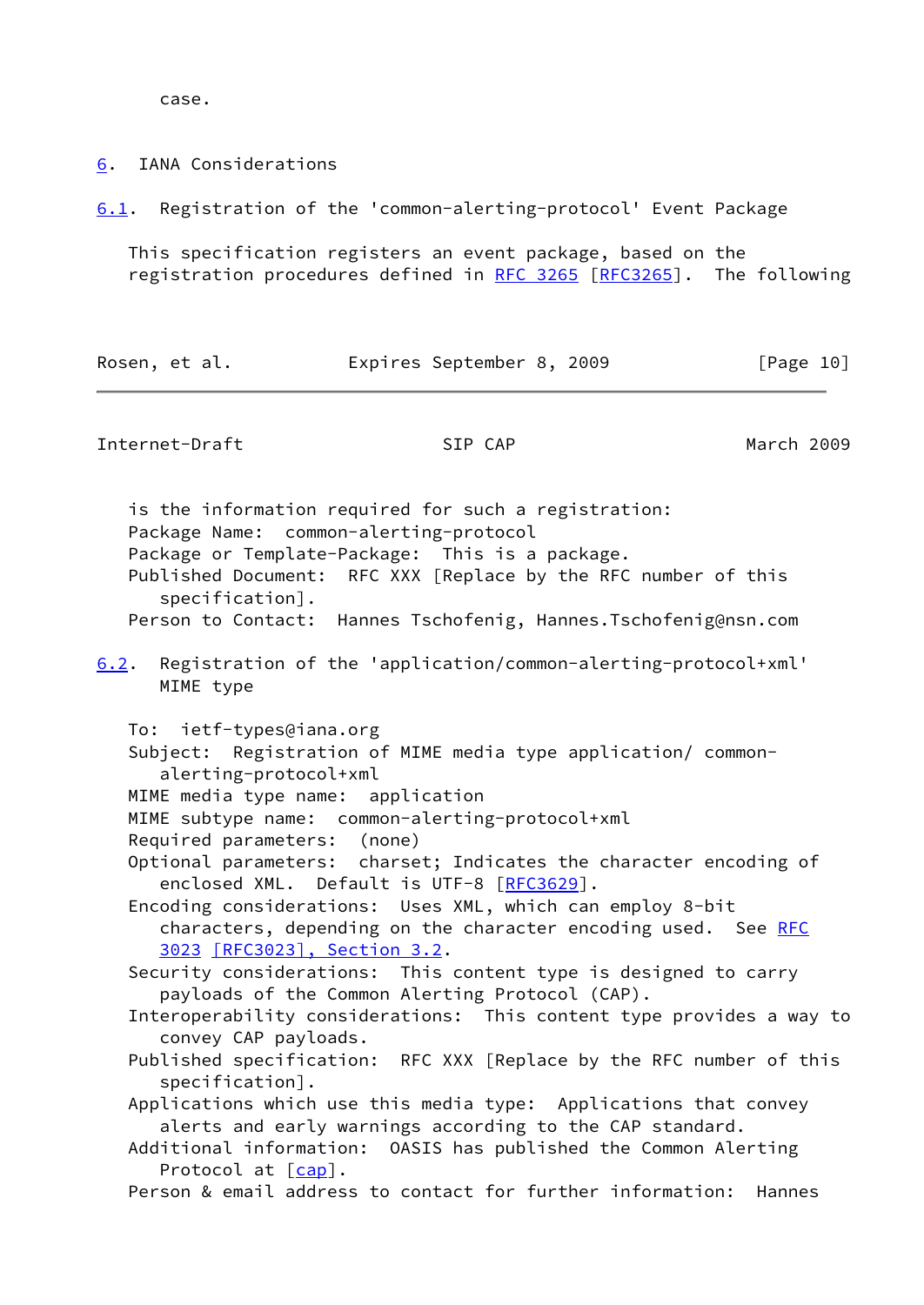Tschofenig, Hannes.Tschofenig@nsn.com Intended usage: Limited use Author/Change controller: IETF SIPPING working group Other information: This media type is a specialization of application/xml [RFC 3023 \[RFC3023](https://datatracker.ietf.org/doc/pdf/rfc3023)], and many of the considerations described there also apply to application/ common-alerting-protocol+xml.

<span id="page-12-0"></span>[7](#page-12-0). Acknowledgments

 The authors would like to thank Cullen Jennings for supporting this work. We would also like to thank the participants of the Early Warning Adhoc meeting at IETF#69.

| Rosen, et al. | Expires September 8, 2009 |  | [Page 11] |
|---------------|---------------------------|--|-----------|
|               |                           |  |           |

<span id="page-12-2"></span>Internet-Draft SIP CAP March 2009

### <span id="page-12-1"></span>[8](#page-12-1). Normative References

- [RFC2119] Bradner, S., "Key words for use in RFCs to Indicate Requirement Levels", March 1997.
- <span id="page-12-3"></span> [cap] Jones, E. and A. Botterell, "Common Alerting Protocol v. 1.1", October 2005.
- [RFC3265] Roach, A., "Session Initiation Protocol (SIP)-Specific Event Notification", [RFC 3265](https://datatracker.ietf.org/doc/pdf/rfc3265), June 2002.
- [RFC3903] Niemi, A., "Session Initiation Protocol (SIP) Extension for Event State Publication", [RFC 3903](https://datatracker.ietf.org/doc/pdf/rfc3903), October 2004.
- [RFC3023] Murata, M., St. Laurent, S., and D. Kohn, "XML Media Types", [RFC 3023,](https://datatracker.ietf.org/doc/pdf/rfc3023) January 2001.
- [RFC3629] Yergeau, F., "UTF-8, a transformation format of ISO 10646", STD 63, [RFC 3629,](https://datatracker.ietf.org/doc/pdf/rfc3629) November 2003.

# <span id="page-12-4"></span> [I-D.ietf-geopriv-pdif-lo-profile] Winterbottom, J., Thomson, M., and H. Tschofenig, "GEOPRIV PIDF-LO Usage Clarification, Considerations and Recommendations", [draft-ietf-geopriv-pdif-lo-profile-14](https://datatracker.ietf.org/doc/pdf/draft-ietf-geopriv-pdif-lo-profile-14) (work in progress), November 2008.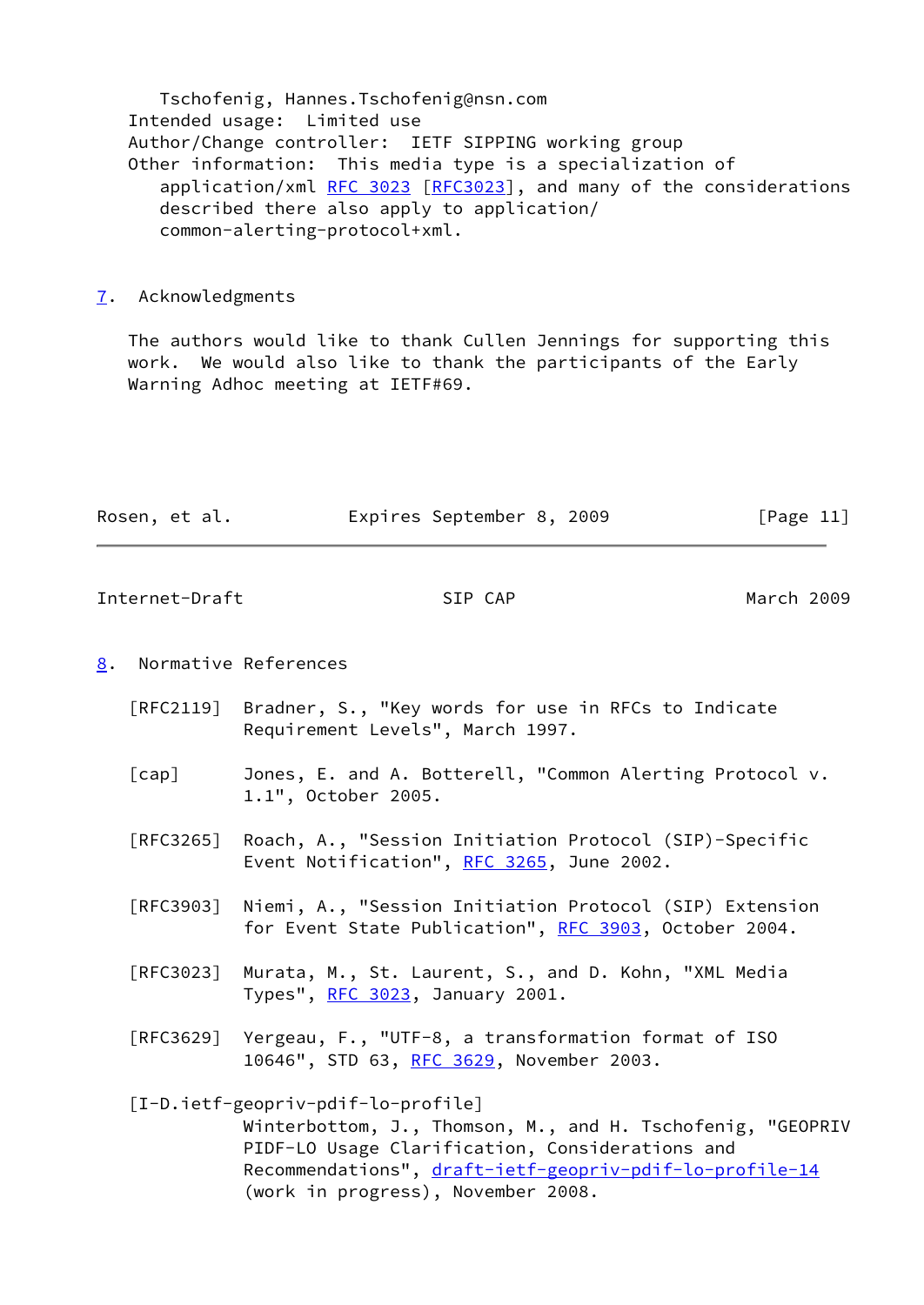[RFC5139] Thomson, M. and J. Winterbottom, "Revised Civic Location Format for Presence Information Data Format Location Object (PIDF-LO)", [RFC 5139](https://datatracker.ietf.org/doc/pdf/rfc5139), February 2008.

Authors' Addresses

 Brian Rosen NeuStar, Inc. 470 Conrad Dr Mars, PA 16046 US

 Phone: Email: br@brianrosen.net

Rosen, et al. **Expires September 8, 2009** [Page 12]

Internet-Draft SIP CAP March 2009

 Henning Schulzrinne Columbia University Department of Computer Science 450 Computer Science Building New York, NY 10027 US

 Phone: +1 212 939 7004 Email: hgs+ecrit@cs.columbia.edu URI: <http://www.cs.columbia.edu>

 Hannes Tschofenig Nokia Siemens Networks Linnoitustie 6 Espoo 02600 Finland